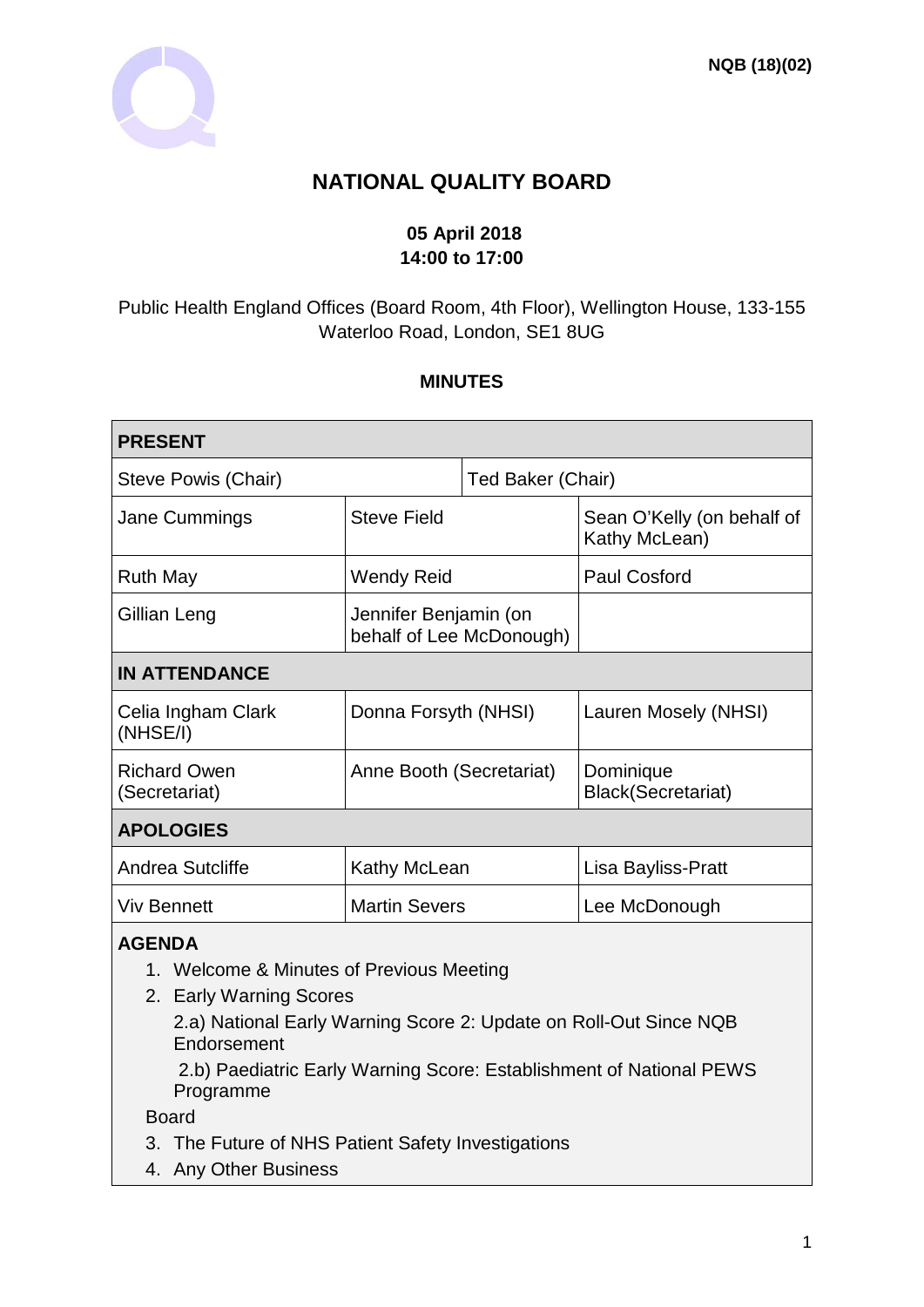

DISCUSSION SESSION: National Quality Board Refresh 2018

### **1. Welcome & Minutes from Previous Meeting**

- 1.1 STEVE POWIS (Chair) welcomed attendees to the second meeting of the National Quality Board (NQB) of 2018. Attendees and apologies were noted as above.
- 1.2 The minutes of the meeting on 14 February were approved pending a revision and would be published in due course, alongside the associated agenda and papers.

### **2. Early Warning Scores**

- 2.1 CELIA INGHAM CLARK (Guest) introduced this item and associated paper (Paper 1). The paper provided an update on the roll-out of the updated National Early Warning Score (NEWS2) (previously presented at the NQB) and on development of a national Paediatric Early Warning Score (PEWS) for England.
- 2.2 With regards to NEWS2, Celia noted that a sub-group of the Sepsis Board (NEWS2 Working Group) had been established to support its roll-out in acute and ambulance trusts by 2019. An NHSI survey had found that NEWS (either version) was being used by approximately 75% of acute trusts. A National Patient Safety Alert (NPSA) on NEWS2 was planned, and an amended sepsis/AMR CQUIN incorporating an expectation around NEWS2 was due for publication imminently. The NEWS2 Working Group was also looking to build an evidence base for the roll-out of NEWS2 in primary care and community settings.
- 2.3 With regards to PEWS, Celia noted that the early identification of child deterioration was difficult as children respond to illness in a different way, are harder to assess and can deteriorate more rapidly than adults. The detection of child deterioration needed to be improved across the NHS as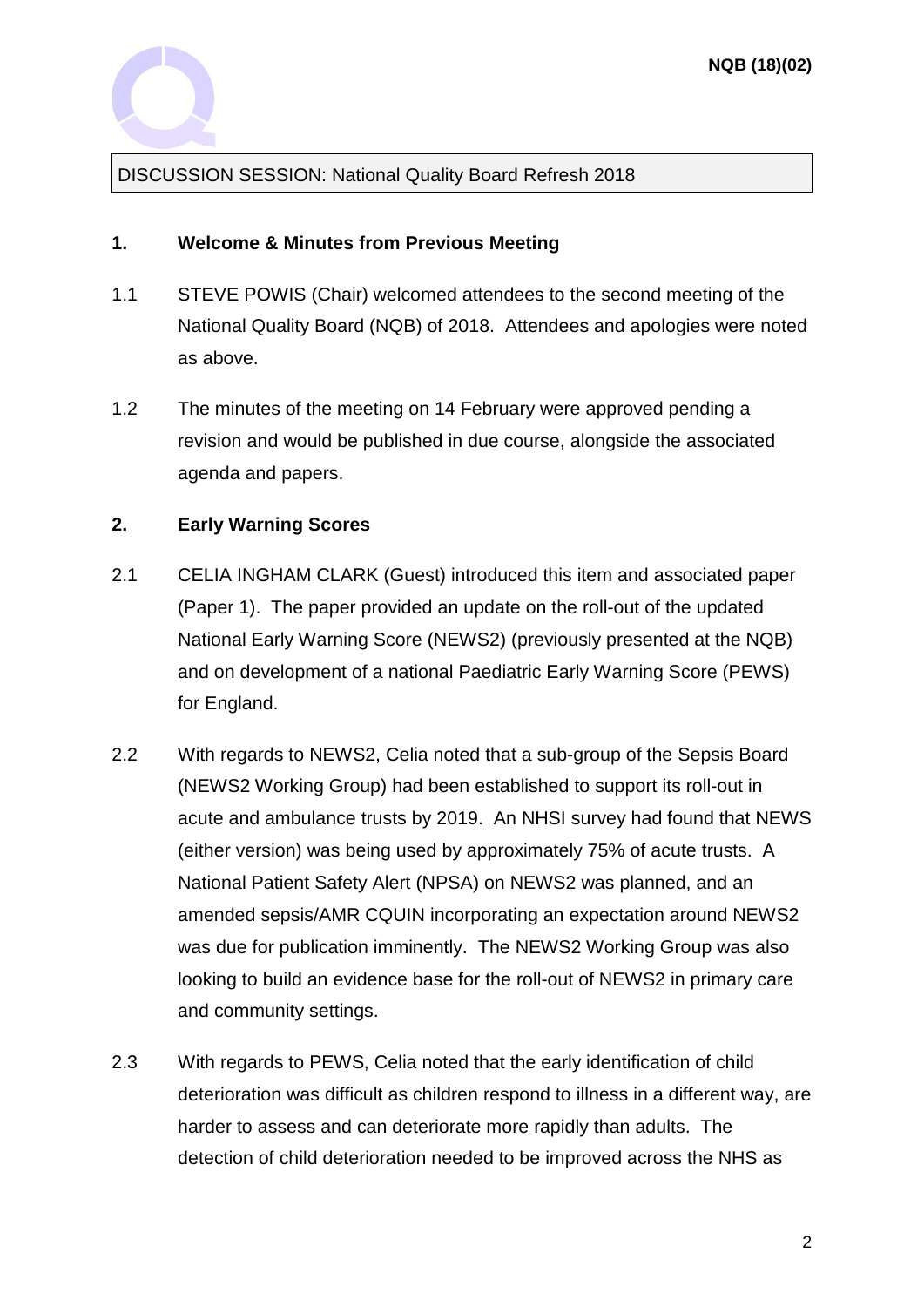

current methods were wide-ranging and used in paediatric units predominantly. A joint NHSE/RCPCH PEWS Programme Board had been established to oversee the development of a national PEWS for England.

- 2.4 The NQB was asked to:
	- **Acknowledge** the work on NEWS2, **continue** to support and endorse its roll-out across acute hospital settings, and **endorse** its roll-out in other settings:
	- **Endorse** the use of the RCP's NEWS2 training module to provide sepsis accreditation to a greater number of NHS staff;
	- **Discuss** how to enhance existing alignment arrangements across ALBs to ensure the successful roll-out of NEWS2; and
	- **Acknowledge** and **support** the early work to develop a national PEWS for England.

# **2. a) National Early Warning Score 2: Update on Roll-Out Since NQB Endorsement**

- 2.5 The NQB acknowledged the work on NEWS2, and reiterated its continued support and endorsement of its roll-out across acute hospital settings.
- 2.6 The NQB supported the use of NEWS2 in primary care, community settings and ambulance services to reduce the risks associated with interface issues and build on the evidence base for the use of NEWS2 in these settings.
- 2.7 The NQB endorsed the use of the RCP's NEWS training module to provide sepsis accreditation to a greater number of NHS staff.
- 2.8 During discussion on how to enhance existing alignment arrangements across ALBs to ensure the successful roll-out of NEWS2, the following points were made: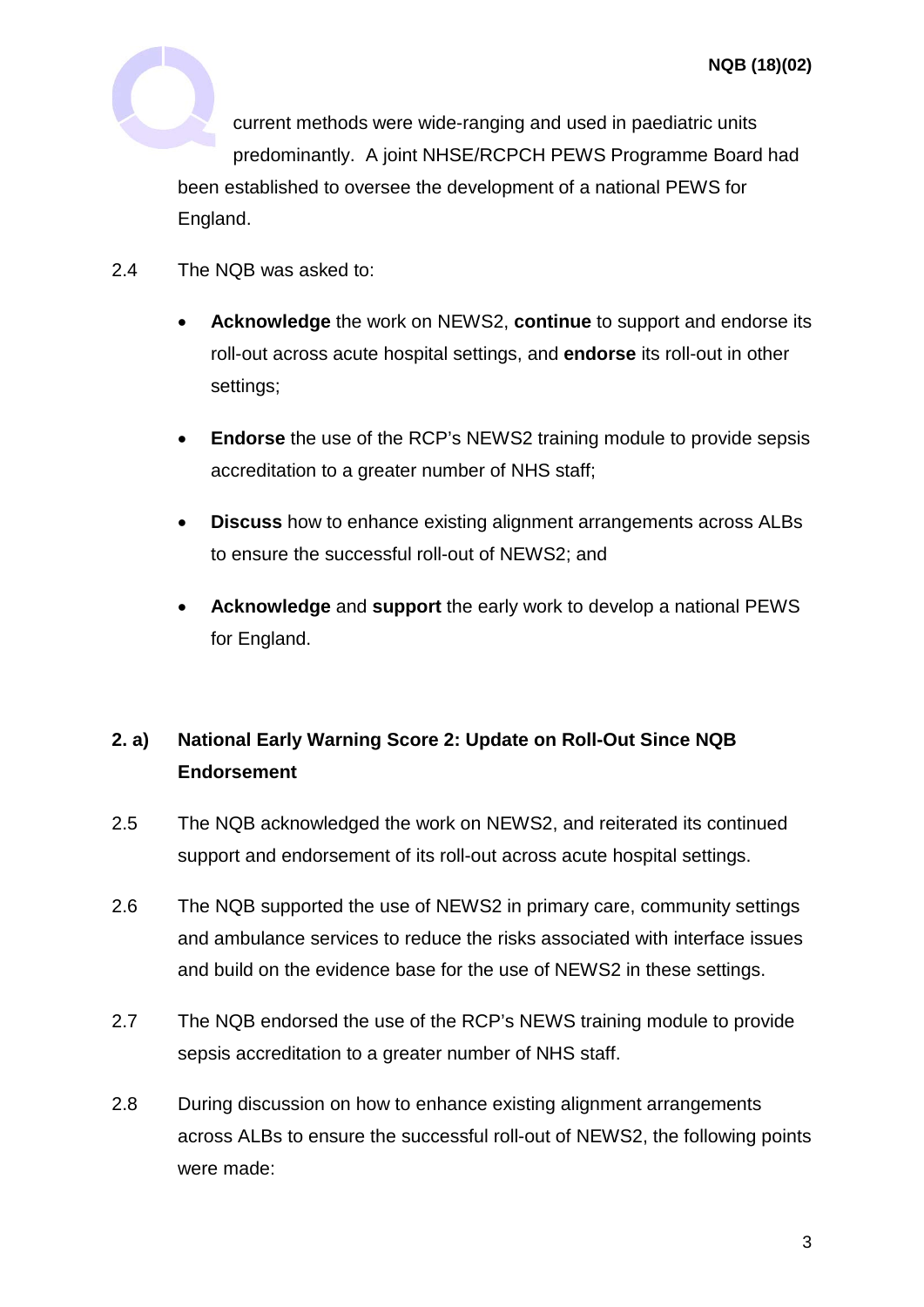

a) The CQC was now looking for the use of NEWS2 during inspections. An increase in usage had been observed;

- b) Discussions were ongoing to try to achieve formal endorsement of NEWS2 by NICE; and
- c) The NHSI-funded and coordinated Patient Safety Collaboratives (delivered locally by the Academic Health Science Networks) were establishing initiatives to encourage the use of NEWS2. If systems other than NEWS2 were in use, learning was being captured on the reasons for this.
- 2.9 In addition, the following offers of support were made:
	- a) STEVE FIELD offered to link with Celia on improving the uptake of NEWS2 within primary care;
	- b) WENDY REID offered to explore the possibility of HEE hosting the RCP's NEWS training module via its e-Learning for Healthcare platform so training on NEWS2 could become part of the generic training for all Doctors; and
	- c) RUTH MAY and GILLIAN LENG offered to work with Celia to explore the evidence base on observations policies such as requiring observations to be taken by Registered Nurses only.

# **2. b) Paediatric Early Warning Score: Establishment of National PEWS Programme Board**

- 2.10 The NQB acknowledged and supported the early work to develop a national PEWS for England.
- 2.11 The following offer of support was made: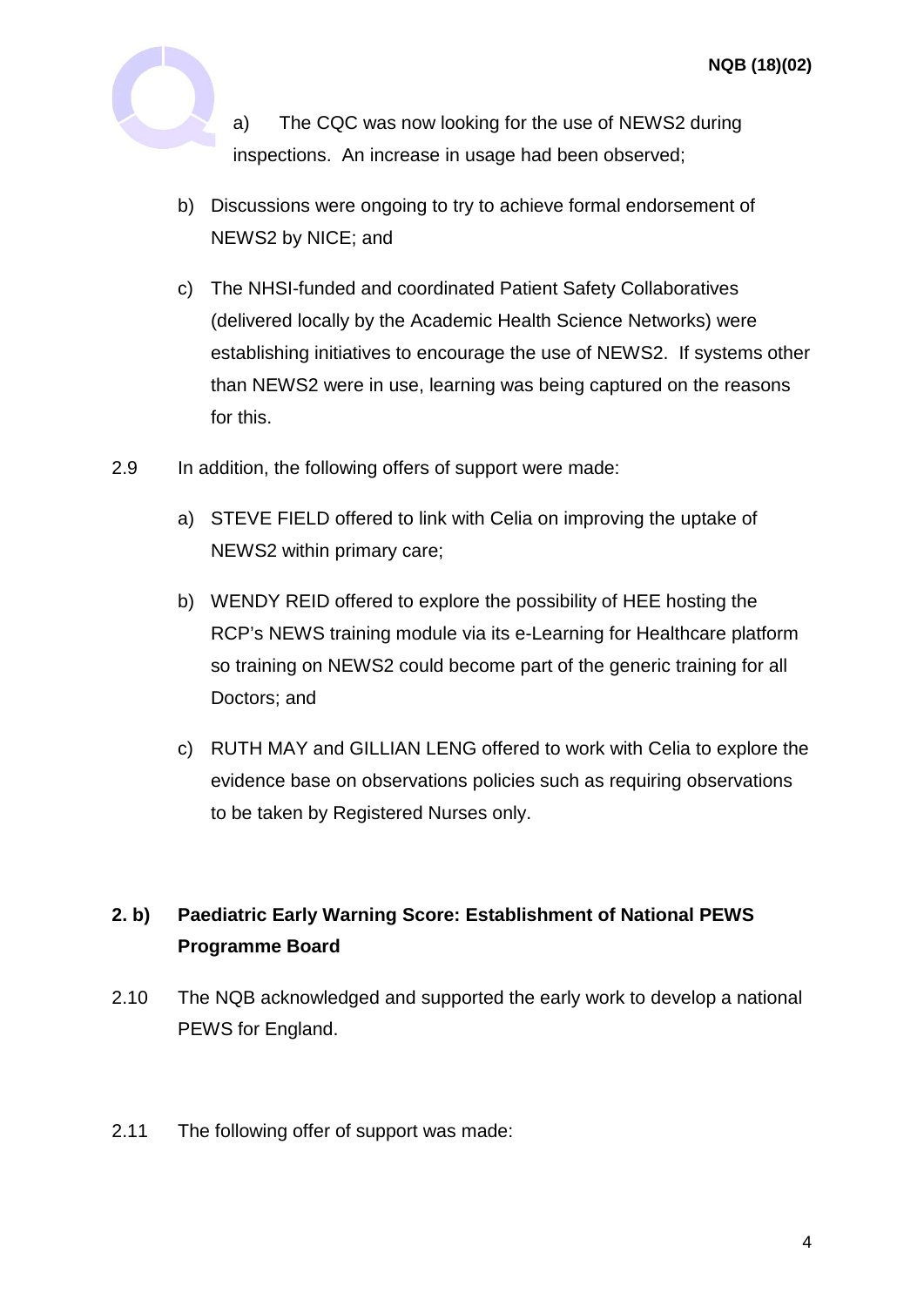

#### **3. The Future of NHS Patient Safety Investigations**

- 3.1 DONNA FORSYTH (Guest) introduced this item and associated paper (Paper 2). The paper provided an update on the NHSI 12-week engagement exercise to gather views on how and when the NHS should investigate Serious Incidents. Responses to the engagement would be used to shape a new Serious Incident Framework.
- 3.2 LAUREN MOSLEY (Guest) highlighted the system aspects of this work. She noted that whilst the Serious Incident Framework set clear expectations for providers, commissioners and regulators also had responsibilities. These accountability, oversight and assurance arrangements would also be reviewed as a number of issues had been identified. Providers experienced burdensome reporting arrangements due to the number of different organisations requesting information from them and there was evidence of providers being performance managed on the number or types of Serious Incidents reported which discouraged working across organisational boundaries.
- 3.3 The NQB was asked to:
	- **Note** the engagement that would inform the review of the Serious Incident Framework;
	- **Confirm** areas of the engagement that NQB wished to bring back for discussion as proposals for the new Serious Incident Framework were further developed; and
	- **Provide views** in relation to the key issues upon which the engagement was centred and how NQB could take a global view on this alongside: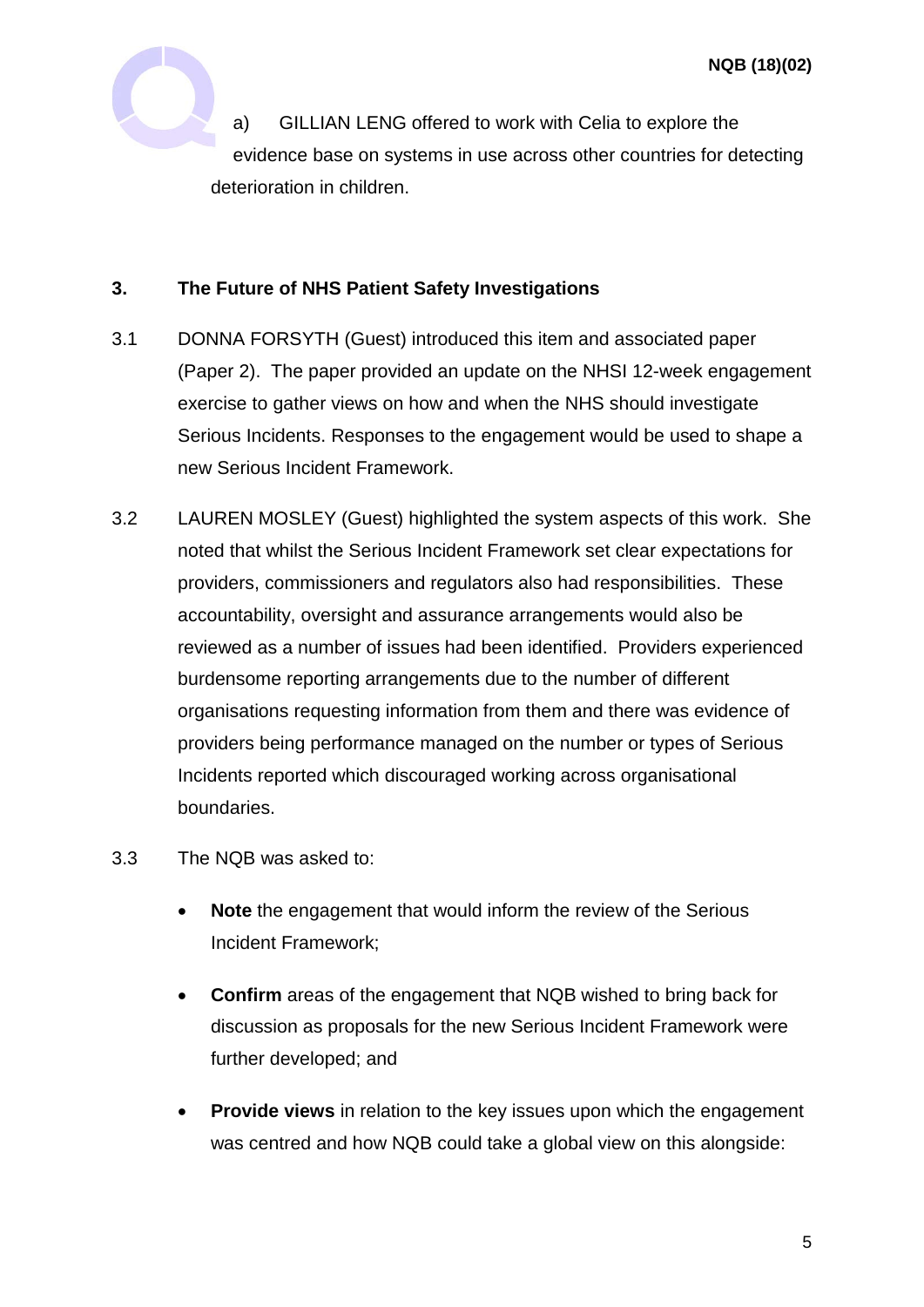

- o the work of CQC on the never events thematic; and
- o the cross-system work led by the MHRA on safety messaging.
- 3.4 The NQB noted the engagement that would inform the review of the Serious Incident Framework and supported this important piece of work.
- 3.5 The NQB provided views in relation to the key issues upon which the engagement was centred and noted four main areas that it wished to bring back for discussion as proposals for the new Serious Incident Framework were further developed:
	- a) Failure to ensure proper patient, family and carer support and engagement in investigation processes;
	- b) Lack of staff support and engagement during investigations;
	- c) Staff reporting having insufficient time, expertise and resources to conduct high quality investigations; and
	- d) The perceived punitive nature of the Serious Incident investigation process, language and terminology which inhibits improvement.
- 3.6 As Patient Safety was likely to become a priority area of future focus for the NQB, this would enable a global view to be taken in future meetings. Related work included but was not limited to the CQC thematic review of never events, and the MHRA-led cross-system work on improving the impact of non-mandatory safety-related messages issued by national bodies to the system.
- 3.7 The following offers of support were made:
	- a) WENDY REID offered to signpost Donna to the research available on the training of clinical teams in Serious Incident investigation; and